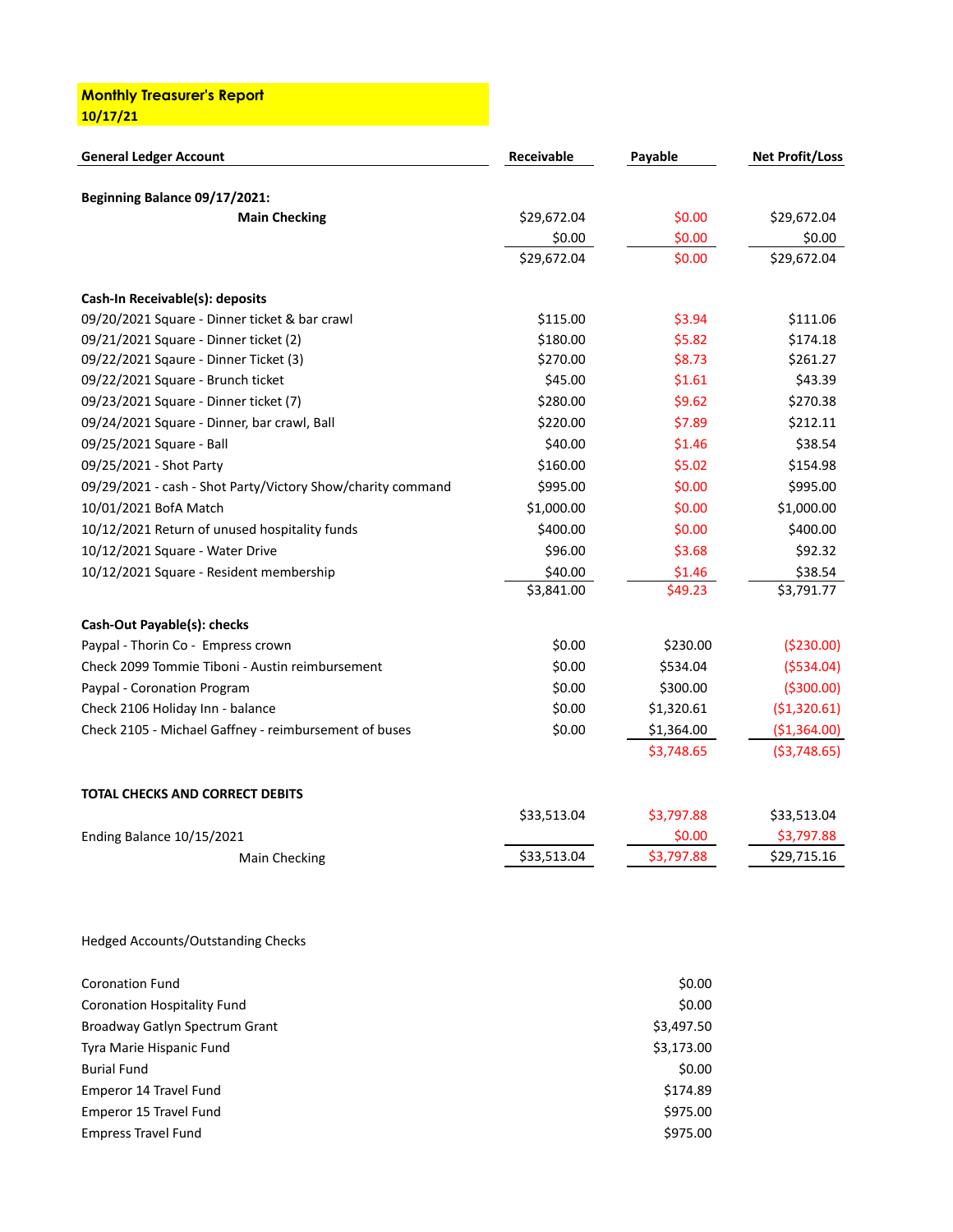| Winter Wonderland             | \$80.05     |             |
|-------------------------------|-------------|-------------|
| College of Monarchs           | \$0.00      |             |
| Sam Garner                    | \$205.00    |             |
| Hope Scholarship              | \$1,922.00  |             |
| Miss Imperial                 | \$1,800.00  |             |
| Mr Imperial                   | \$870.00    |             |
| <b>Water Drive</b>            | \$96.00     |             |
| Check - Ken Redmore - flowers | \$100.00    |             |
|                               | \$13,868.44 | \$15,846.72 |